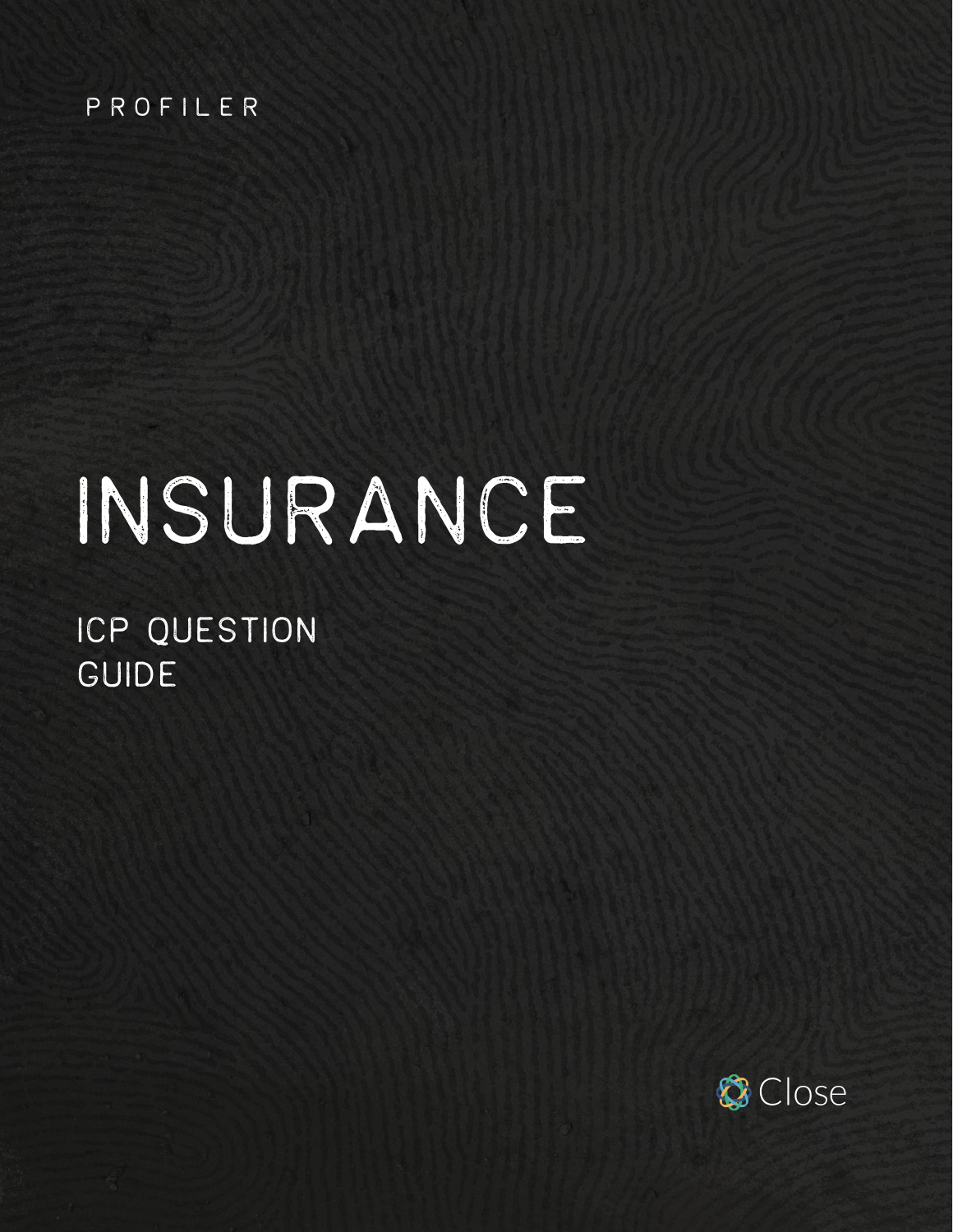#### Demographics and personal data

- **•** What's your age group?
- **•** What's your highest education level?
- **•** What do you do for work?
- **•** What's your gender?
- **•** Are you married?
- **•** Do you have children? What age groups are they in?
- **•** What is your current financial status?

## Major influencers and online behavior

- **•** Which social media platforms do you use every day?
- **•** Which social media platforms do you use on a weekly basis?
- **•** Where do you go for information to solve insurance issues?
- **•** How do you stay up-to-date with current insurance information?
- **•** Where do you search for service providers for your family?

## Hopes and goals

**•** What goals does your family have?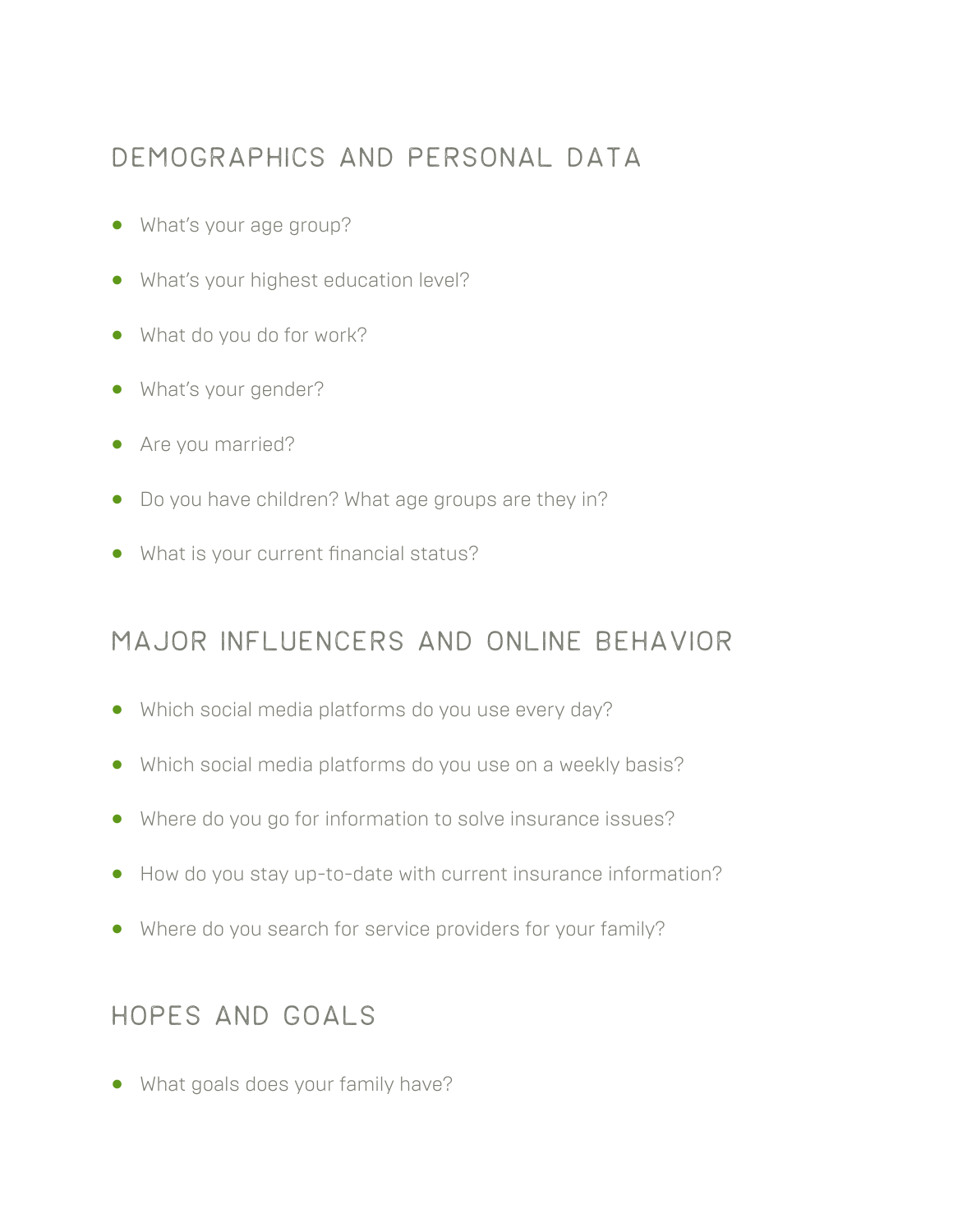- **•** How does using [your insurance services] help your family reach their goals?
- **•** When you buy a [type of insurance] policy, what do you want it to accomplish?

#### pain points

- **•** What's your family's biggest challenge when it comes to insurance?
- **•** Are you satisfied with the insurance coverage you have?
- **•** Before working with us, what was your family's biggest insurance challenge?
- **•** Did you have a deadline to overcome that challenge?
- **•** How has [company] helped you overcome that challenge?

## Insurance risks

- **•** Does anyone in your family have preexisting health conditions?
- **•** Are you satisfied with the coverage for those conditions?
- **•** How many vehicles does your family have? Who in your family drives those vehicles?
- **•** What vehicles do you own?
- **•** How do your vehicles handle in a bad storm?
- **•** Where do you live?
- **•** Do you have a security system at home?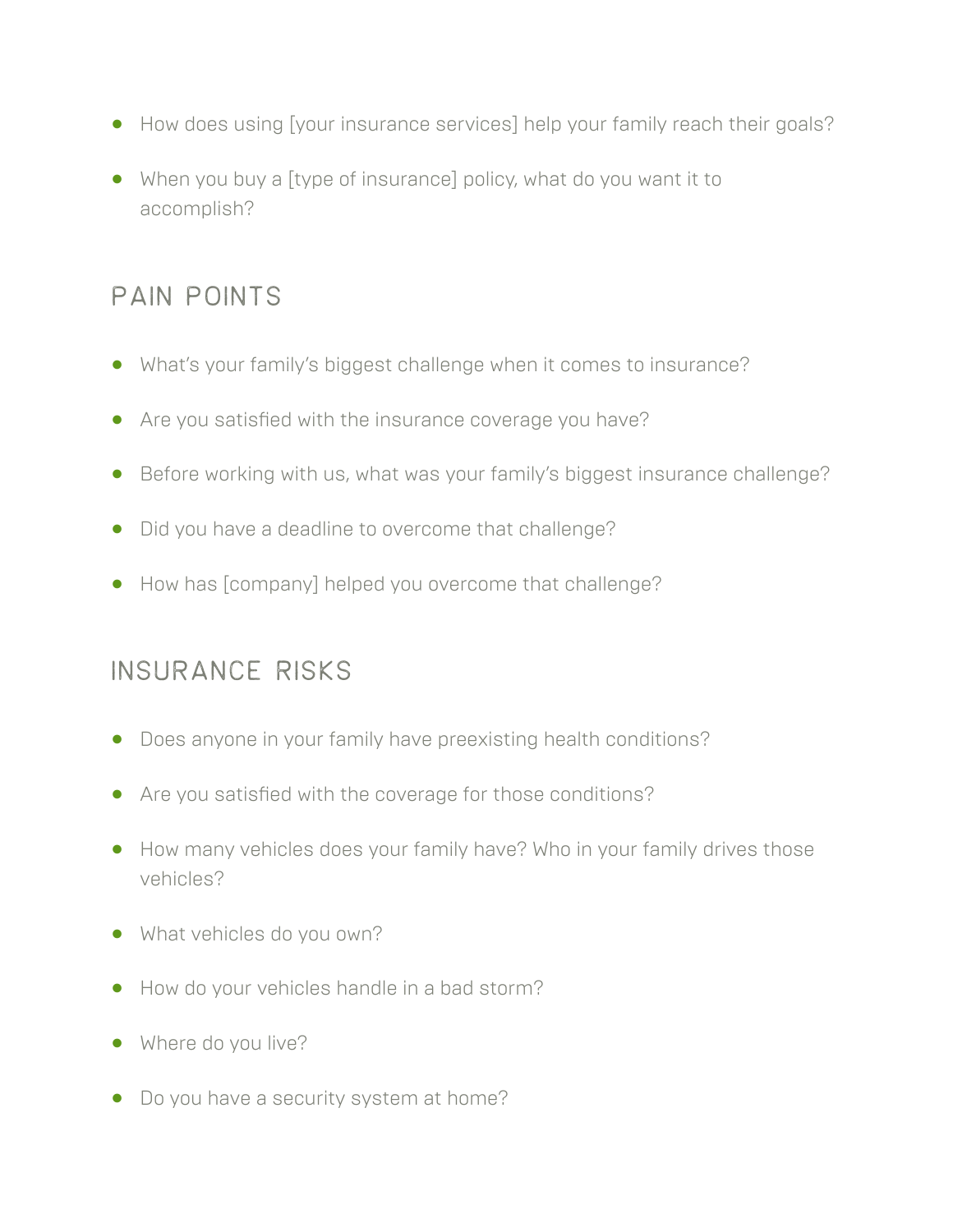# Price sensitivity

- **•** How much budget does your family have for insurance?
- **•** At what price would you consider [type of insurance] to be so expensive that you would not consider buying them?
- **•** At what price would you consider [type of insurance] to be so cheap that you doubt the quality?
- **•** At what price would you consider [type of insurance] to be somewhat expensive, but still an option?
- **•** At what price would you consider [type of insurance] to be a great deal?

#### Decision factors and purchase process

- **•** Who in your family handles decisions about insurance?
- **•** Where did you first hear about us?
- **•** Why did you decide to work with us?
- **•** Besides price, what's the next most important thing for you to consider when choosing an insurance policy?
- **•** Did you use another insurance provider before working with us? If so, why did you switch?
- **•** Do you currently have insurance policies with another company? If so, why?
- **•** How did you decide which insurance policies to purchase and how much coverage you needed?